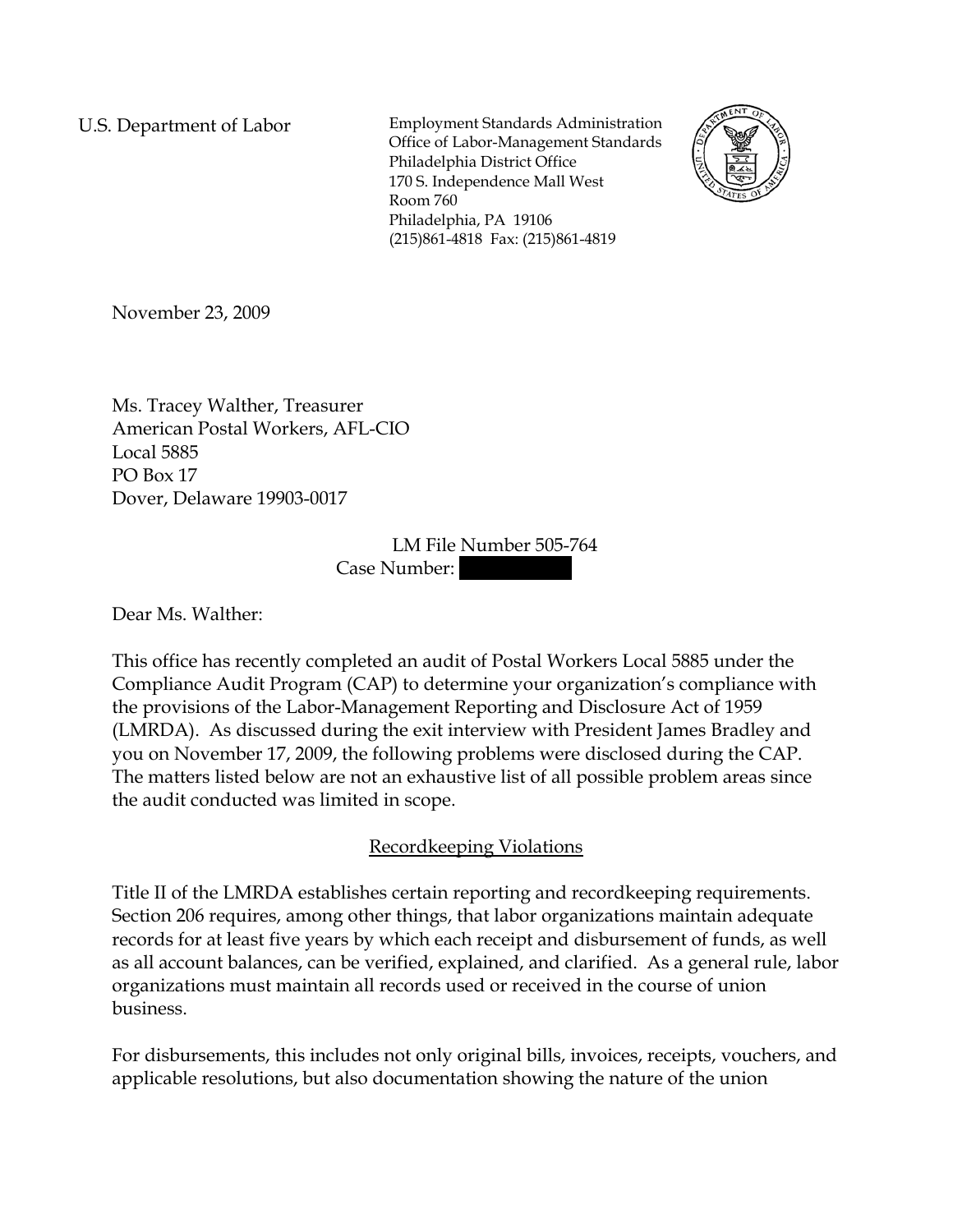Ms. Tracey Walther November 23, 2009 Page 2 of 4

business requiring the disbursement, the goods or services received, and the identity of the recipient(s) of the goods or services. In most instances, this documentation requirement can be satisfied with a sufficiently descriptive expense receipt or invoice. If an expense receipt is not sufficiently descriptive, a union officer or employee should write a note on it providing the additional information. For money it receives, the labor organization must keep at least one record showing the date, amount, purpose, and source of that money. The labor organization must also retain bank records for all accounts.

The audit of Local 5885's 2008 records revealed the following recordkeeping violations:

1. Failure to Maintain Supporting Documentation for Disbursements

Local 5885 did not retain adequate documentation all disbursements issued during audit year totaling at least \$500. For example, President James Bradley was issued a check for \$500 to purchase door prizes for the local's annual Christmas party. Although the local maintained an expense voucher for this disbursement, the local did not maintain the vendor receipts for the purchase of the door prizes.

As previously noted above, labor organizations must retain original receipts, bills, and vouchers for all disbursements. The president and treasurer (or corresponding principal officers) of your union, who are required to sign your union's LM report, are responsible for properly maintaining union records.

2. Failure to Maintain Supporting Documentation for Receipts

Although Local 5885 maintained supporting documentation for the majority of receipts, in one instance, the local did not specify the source of income. Specifically, \$163.64 was deposited into the local's bank account in May 2008. The audit revealed that the local maintained no records as to where this receipt originated.

As previously noted, labor organizations must keep at least one record showing the date, amount, purpose, and source for money it receives.

Based on your assurance that Local 5885 will retain adequate documentation in the future, OLMS will take no further enforcement action at this time regarding the above violations.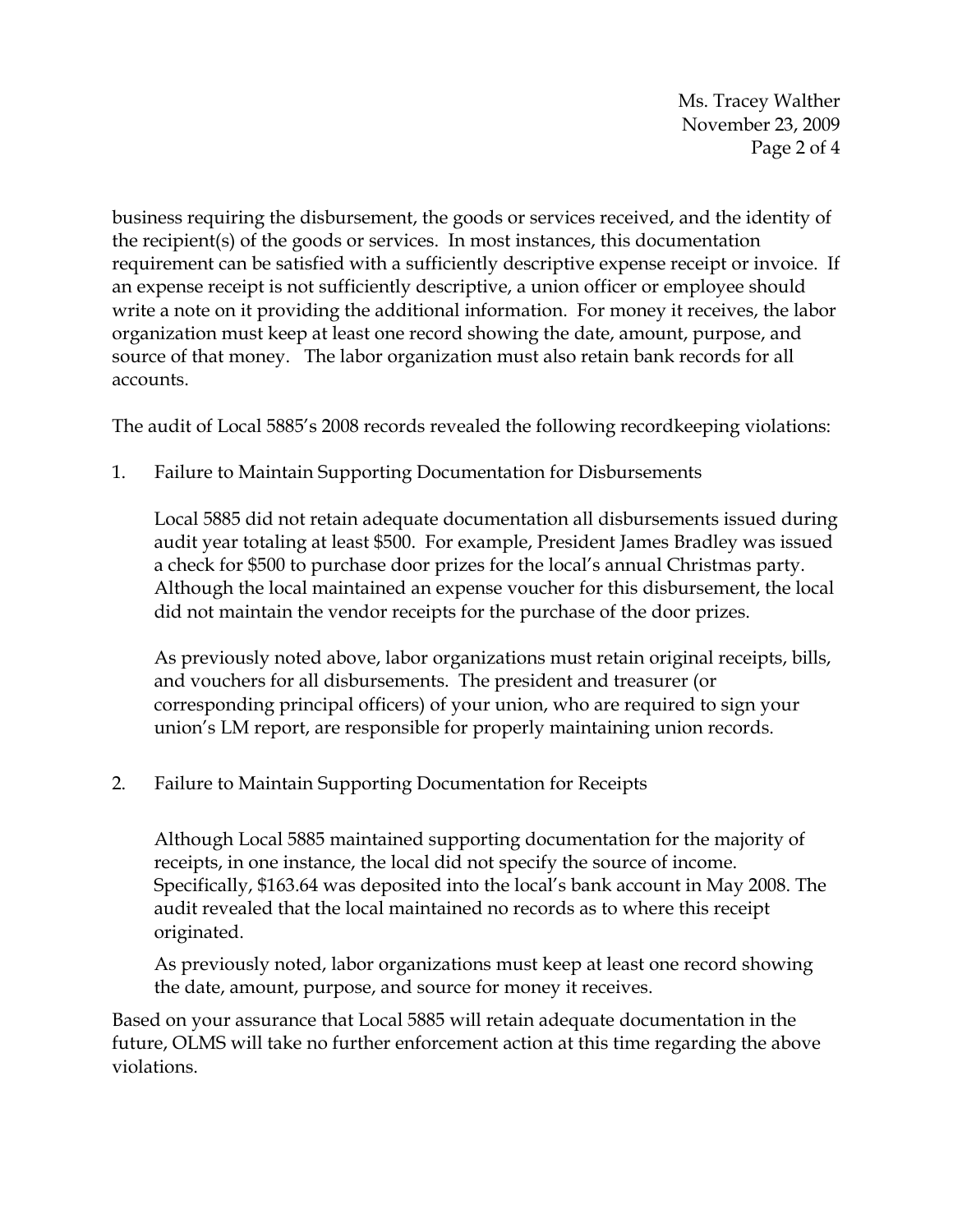Ms. Tracey Walther November 23, 2009 Page 3 of 4

## Reporting Violations

The audit disclosed a violation of LMRDA Section 201(b), which requires labor organizations to file annual financial reports accurately disclosing their financial condition and operations. The Labor Organization Annual Report (Form LM-3) filed by Local 5885 for fiscal year ending December 31, 2008, was deficient in the following areas:

### 1. Disbursements to Officers

Local 5885 did not include some reimbursements to officers totaling at least \$502 in the amounts reported Item 24 (All Officers and Disbursements to Officers). It appears the union erroneously reported these payments in Item 48 Office and Administrative Expenses.

The union must report most direct disbursements to Local 5885 officers and some indirect disbursements made on behalf of its officers in Item 24. A "direct disbursement" to an officer is a payment made to an officer in the form of cash, property, goods, services, or other things of value. See the instructions for Item 24 for a discussion of certain direct disbursements to officers that do not have to be reported in Item 24. An "indirect disbursement" to an officer is a payment to another party (including a credit card company) for cash, property, goods, services, or other things of value received by or on behalf of an officer. However, indirect disbursements for temporary lodging (such as a union check issued to a hotel) or for transportation by a public carrier (such as an airline) for an officer traveling on union business should be reported in Item 48 (Office and Administrative Expense).

### 2. Failure to File Bylaws

The audit disclosed a violation of LMRDA Section 201(a), which requires that a union submit a copy of its revised constitution and bylaws with its LM report when it makes changes to its constitution or bylaws. Local 5885 amended its constitution and bylaws in 2004, but did not file a copy with its LM report for that year.

Local 5885 has now filed a copy of its constitution and bylaws.